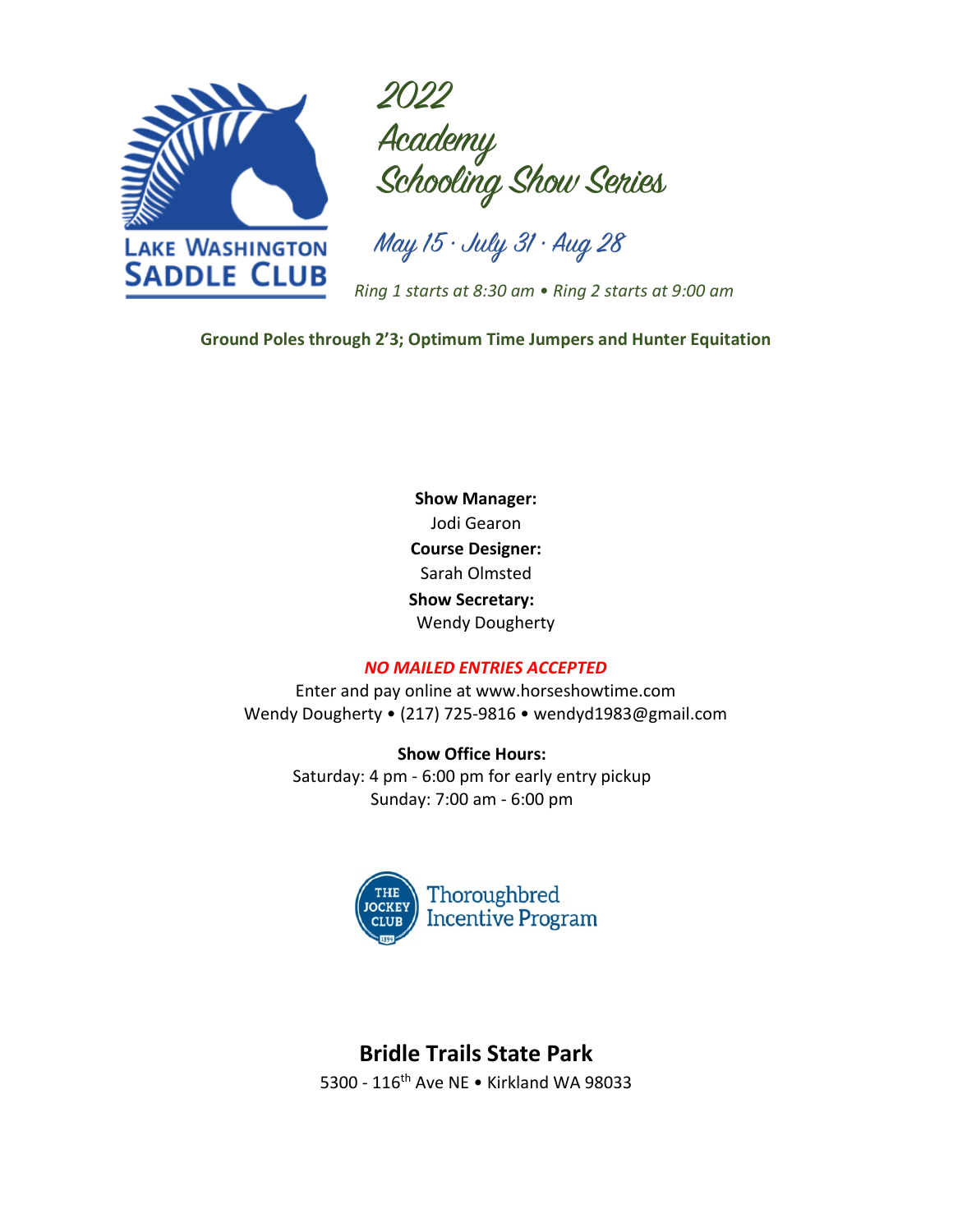#### **ENTRIES**

#### ■ Entries are ONLY accepted ONLINE at www.horseshowtime.com and paid at time ■ Exhibitors must be a LWSC member to ride in the LWSC Academy challenge **of entry with a credit card**.

- § **Pre-entries close at 11:59 pm SUNDAY 2 weeks before the show**. **All entries must pay a one-time, non-refundable \$25 Mandatory Fee** (there are no separate Office, Schooling, or Credit Card Fees) **and mandatory \$10 Disposal Fee/show.** No fee for class Scratches. Late entries & class Adds accepted but subject to \$5/class Post Entry Fee except for Jumper Relay Class. Non-members pay \$30 Show Pass Fee. \$25 NSF Fee for declined card.
- § No class Adds will be permitted within a division once that division is underway. All Adds/Scratches must be completed at show office – NO CHANGES at the GATE PERMITTED. See above for Post Entry Fees.
- § At management's discretion, shows may be closed to additional entries and no class Adds will be permitted without Scratch first. Priority is given to LWSC members who are pre-entered. Show closures will be posted online on the official LWSC Facebook page.
- § Mgmt reserves the right to change show dates in the event of inclement weather. Entries will be transferred to the new date.
- Cross entries between arenas are allowed ONLY with coordination with gate personnel. There will be NO gate holds between Rings 1 and 2. Delays will result in an automatic scratch with NO REFUND.
- § Divisions may be combined if there are < 3 entries.
- § No horse may enter more than two divisions or a max of 7 classes.
- Exhibitor numbers will not be dispersed without signed entry blanks & receipt of "open check" or credit card. Each exhibitor number follows the horse. A horse may have multiple riders, but not in same division.
- § Rider age is determined as of Dec 1, 2021. Junior riders are 17 & under and are not permitted to ride stallions.
- § LWSC Membership must be purchased/renewed at www.lakewashingtonsaddleclub.org in advance.

#### **THOROUGHBREAD INCENTIVE PROGRAM**

■ TIP awards are automatically reported after each show providing a TIP number is provided on the entry. All information regarding the program and self-reporting of additional activities are found at https://tjctip.com.

#### **SCHOOLING**

- § **Members Only Schooling** For members entered in the Academy show: Saturday afternoons AFTER course is set & dependent upon daylight & dragging needs.
- § **Open Schooling** is also available 6:30-7:45am each day of show, plus 20 minutes at start of each division in Ring 2 ONLY. Schooling time monitored to allow equal access.

#### **STABLING & BEDDING**

- § **FOR THE LATEST STALL REQUEST & COVID PROTOCOLS FOR THIS EVENT**, go to https://www.lakewashingtonsaddleclub.org/hunterjumper.html
- For those eligible, a limited number of stalls are available for use at your own risk from Saturday at 4:00 pm through Sunday end of show at rate of \$35/day. Weekend stall requests will get priority for those LWSC members attending the Saturday Dressage show and Sunday Academy show. (The Dressage show has a separate stall fee ) **All stalls must be stripped prior to leaving.** Move-in time for Academy show is no earlier than 4 pm on Saturday. All trailers for stalled horses must leave premises Sat 8pm-Sun 2pm.
- § Priority for stall assignments is based on club membership, volunteerism, participation in both Dressage and Academy, distance and need.
- Bedding is not included in stall price but may be ordered & paid directly through FIRSTFRUITS FEED at (425) 867-9600 or SNOHOMISH CO-OP (360) 568-2104. Orders must be received & paid by Tuesday for delivery to Bridle Trails.

#### **PARKING**

- WA State Discover Pass is required for all vehicles parked at Bridle Trails State Park (trailers do not need separate pass). **LWSC does not sell passes at the park.**  No RVs permitted in parking lot.
- \$10 day-use permits may be purchased on site at self-serve kiosk (cash/check only) judge's sole discretion. No refunds for riders eliminated. located at both park and trail entrances. Annual \$30 Discover Passes may be purchased online at http://discoverpass.wa.gov/.
- § **No passenger vehicles will be permitted to park in main parking lot prior to noon and only then dependent upon space**. Numbers of trailers will be limited. Passenger vehicles may park along 116<sup>th</sup> Ave NE as space permits. LWSC and Bridle State Park are not responsible for lost or stolen property. Dogs must be leashed. Please do not leave valuables or pets in cars.

#### **ACADEMY CHALLENGE SERIES**

- classes. Professionals not permitted to enter either the Equitation on the Flat or Hunt Seat Medal Challenge.
- § COMBINED TEST CHALLENGE (all show dates) Ride any eventing test at
- Saturday's dressage show and return Sunday for Academy HJ show to complete a jump round. Your combined score from both will go towards the Combined Test overall.
- JUMPER RELAY CHALLENGE (May 15) Two horses, two riders. Open to everyone, however, each rider must be entered in the corresponding division for the height they are jumping in the relay. Jumps set at 2' for rider/horse one and 2'3" for rider/horse two. Rider one will jump obstacles 1-5, then pass a baton to rider two who jumps obstacles 6-10. Ribbons through 8<sup>th</sup> place based upon total optimum time of both riders. **ENTRY FEE - \$10/rider**
- EQUITATION ON THE FLAT CHALLENGE (July 31)- Open to all non-pro riders. Riders are expected to demonstrate basic equitation flat skills which may include sitting trot, transitions in gait, halt, back, etc. A minimum of the top four riders will be invited back for a ride off where they might be expected to demonstrate USEF EQ113 rule tests executed on flat as selected by the judge. These tests are listed in the USEF rule book. Riders will not be asked to jump obstacles or change horses. Riders will not be penalized for using a simple change of lead in any test so long as the change is executed in a timely, organized manner. Ribbons to 8th place**. ENTRY FEE \$25**
- § 2'-2'3" HUNT SEAT MEDAL CHALLENGE (Aug 28)- Open to all non-pro riders. Riders must be entered in either the 2' or 2'3" Hunt Seat Equitation division to participate. Riders will be given a course of 8-10 jumps with a test built into the class which might include a trot jump, halt, lengthening of canter to a jump and counter cantering a jump. The class will be judged on the rider's position, execution of aids and consistency. In the event of a tie or at the judge's discretion, riders may be asked to perform additional tests based on the USEF Rulebook, EQ113 tests. Riders will not be asked to change horses. Riders will not be penalized for consistently using a simple change of lead so long as the change is executed in a timely, organized manner. Ribbons to 8<sup>th</sup> place. **ENTRY FEE \$25**

#### **LWSC POINTS AND CHAMPIONSHIPS**

- Ribbons pinned to 8th place in all RING 1 divisions. Point values for placings are given as follows:  $1^{st}$  = 10 pts,  $2^{nd}$  = 6 pts,  $3^{rd}$  = 4 pts,  $4^{th}$  = 2 pts,  $5^{th}$  = 1 pt,  $6^{th}$  = 0.5 pt,  $7^{th}$  = 0.25 pt, and  $8^{th}$  = 0.13 pt.
- Division Champion is awarded to exhibitor with most cumulative points in the division; Reserve Champion is given to second highest points. In case of a tie, the horse with the most points over fences is the winner. Should two or more horses still be tied, two ribbons will be awarded to either Champion or Reserve Champion.
- § Show management is not responsible for ribbons that are not picked up by the end of the show.

#### **YEAR END AWARDS AND VOLUNTEERISM**

- Participants must be a member of LWSC at the start of the competition for points to count towards year-end awards. Non-members are still welcome to show but will be subject to a Show Pass Fee of \$30 per rider.
- § Eligibility for year-end awards: Members must volunteer minimum of 8 hours at club events btw Jan 1 & Nov 1. Family members may volunteer on behalf of club member. Volunteer is responsible for accurate recording of completed hours with the event manager during that event.
- § Volunteerism is highly encouraged. If interested in helping, please see show office. Volunteer positions include ribbon runners, jump crew, office runners, grounds maintenance, and set-up/tear-down.

#### **RULES**

- USEF Rules apply; exceptions at Judge's discretion. Mgmt reserves right to combine or cancel classes with <3 entries.
- **•** Judges may penalize or eliminate any riders deemed reckless or unsafe at the
- Boots with a heel are required for all riders. A fastened ASTM/SEI-approved helmet is required for participation in the LWSC Academy Competition while mounted. For a complete list of approved helmets, visit the SEI website at http://www.seinet.org/search/search.php.
- Formal attire is not required but is a sign of respect to the judge. Inappropriate attire will be excused at management's discretion. Braiding is not required.
- § No martingales permitted in flat classes.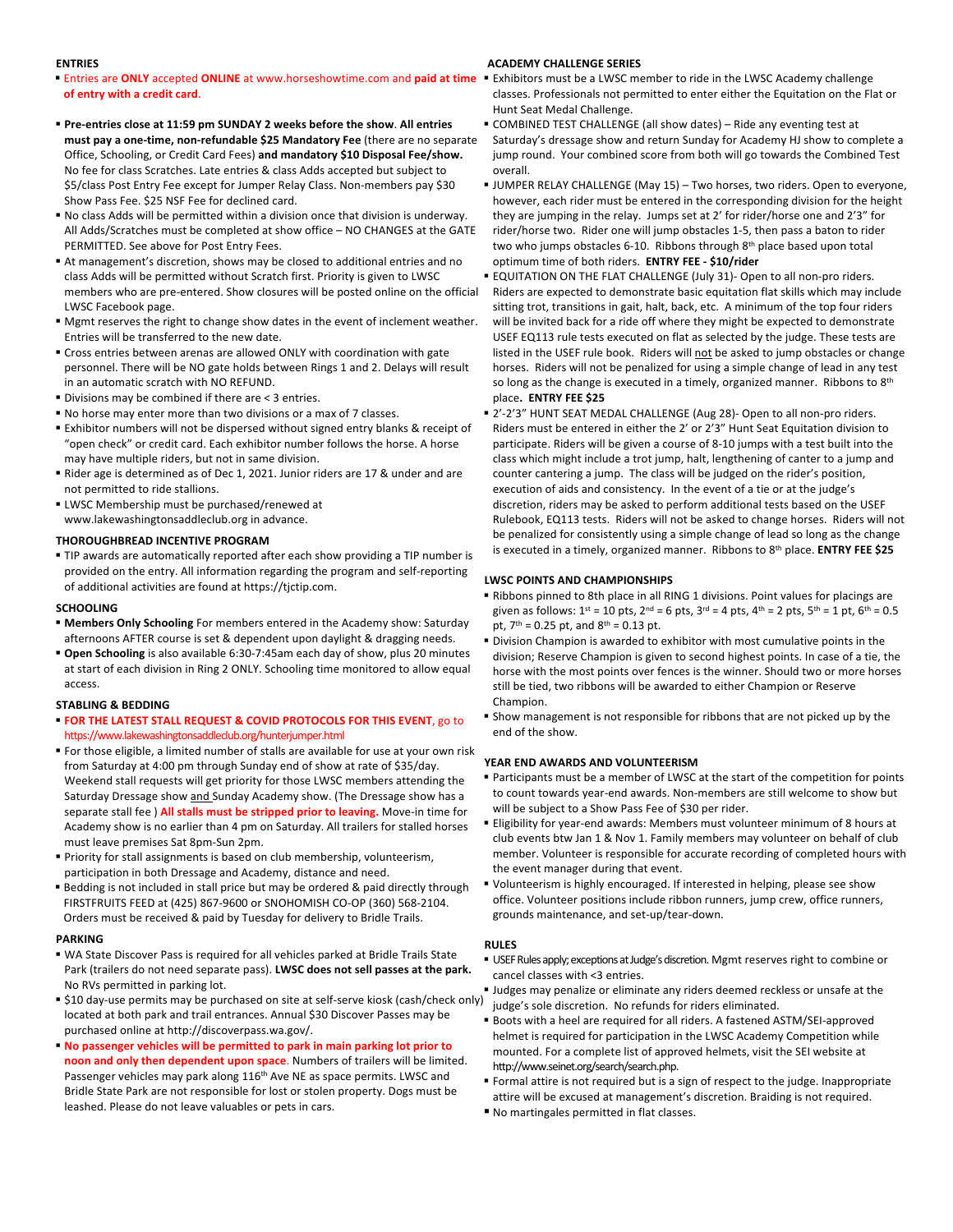

*All Ring 1 jumper classes count toward TIP High Point Low Jumper Award. TIP will count only the first full division you compete in each day and does not include Academy Challenge classes or Hunter Equitation classes. High Point awards are given to Thoroughbreds in the following categories: Low Jumper 0.75m & under. Each competing horse & rider partnership must have their own unique TIP number to qualify. Go to www.tjctip.com to apply!*

# **Ring 1 Ribbons to eight places Championship and Reserve for Every Division in Ring 1 Special ribbons for Challenge Series classes**

# **Ring 2 Judged on the Danish system**

Blue, red and yellow ribbons will be awarded by the judge based on performance during the round. A blue ribbon round will have a steady rhythm, correct leads or diagonals, and clean jumping efforts. A red ribbon round will maybe have a missed diagonal, a rail, or unsteady gaits. A yellow ribbon round will have refusals or rails.

# **\*ALL JUMPER COURSES ARE OPTIMUM TIME**\*

**Optimum Time Courses Optimum Time** (Table IV, Sec 1): Time Allowed is established and posted on jump course. Cleanest round closest to Optimum Time (over or under) wins. Time allowed will be posted on the courses. Ground Poles are typically "quiet trot." Cross Bars and 18" are typically "brisk trot/some canter." A medium, steady canter is the pace for 2'-2'3". THE JUDGE MAY PENALIZE OR ELIMINATE UNSAFE, RECKLESS RIDING as determined by the judge's sole opinion. NO REFUND WILL BE PROVIDED TO ELIMINATED RIDERS. Our saddle club is committed to providing a safe learning experience for our Academy riders and horses.

Management may run one 2'3" jumper class as a "power and speed" class**)** (Table II, Sec 2(c)) in July and August: First portion untimed. If no faults, continue without stopping to timed section. Winner is time in second portion with least faults.